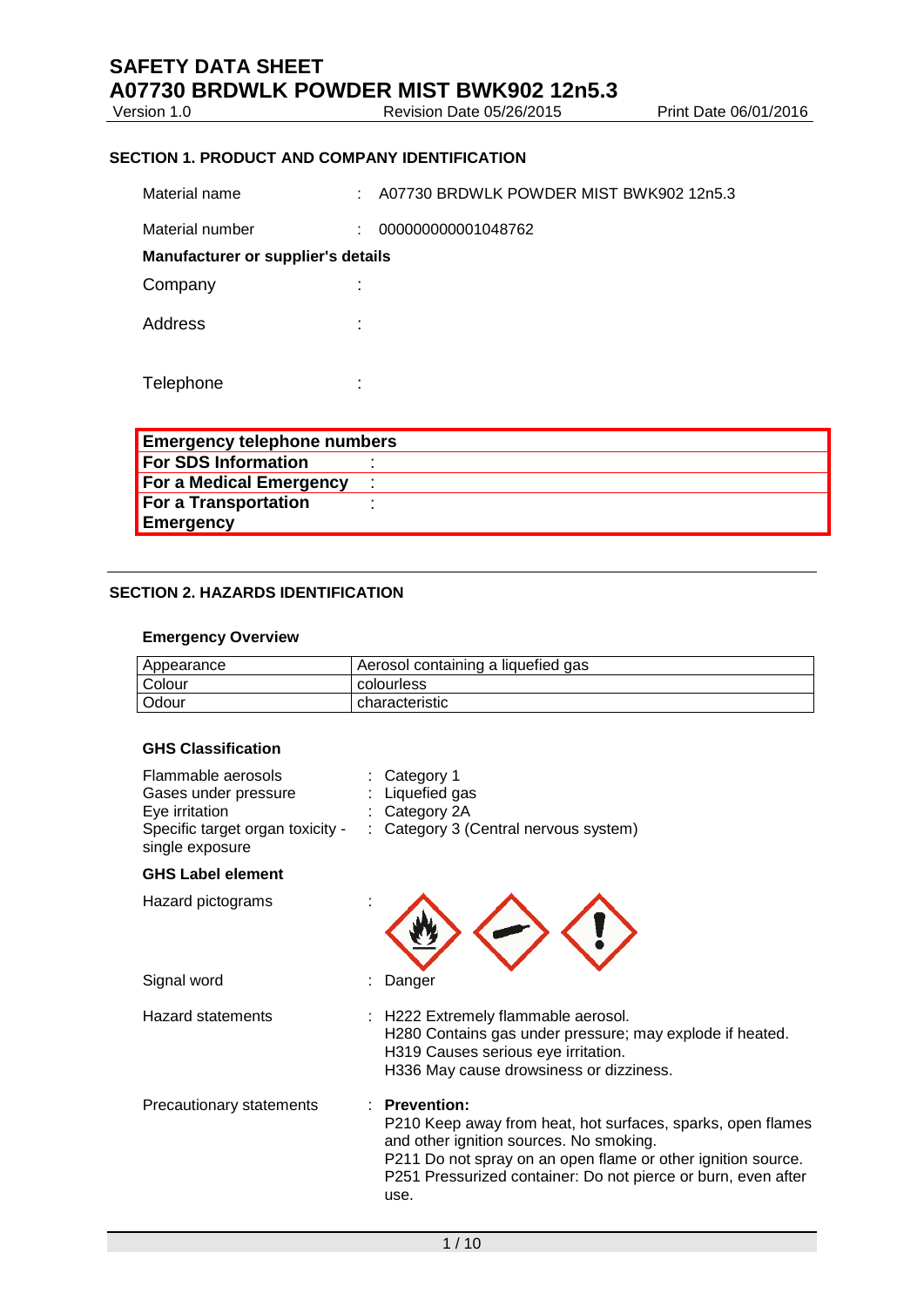| Version 1.0                     | Revision Date 05/26/2015                                                                                                                                                                                                                                                                                                                                                                                                                                                                                                                                                                                                                                                                                                                                                                                                                                                                                                                          | Print Date 06/01/2016 |
|---------------------------------|---------------------------------------------------------------------------------------------------------------------------------------------------------------------------------------------------------------------------------------------------------------------------------------------------------------------------------------------------------------------------------------------------------------------------------------------------------------------------------------------------------------------------------------------------------------------------------------------------------------------------------------------------------------------------------------------------------------------------------------------------------------------------------------------------------------------------------------------------------------------------------------------------------------------------------------------------|-----------------------|
|                                 | P261 Avoid breathing dust/ fume/ gas/ mist/ vapours/ spray.<br>P264 Wash skin thoroughly after handling.<br>P271 Use only outdoors or in a well-ventilated area.<br>P280 Wear eye protection/ face protection.<br><b>Response:</b><br>P304 + P340 + P312 IF INHALED: Remove victim to fresh air<br>and keep at rest in a position comfortable for breathing. Call a<br>POISON CENTER or doctor/ physician if you feel unwell.<br>P305 + P351 + P338 IF IN EYES: Rinse cautiously with water<br>for several minutes. Remove contact lenses, if present and<br>easy to do. Continue rinsing.<br>P337 + P313 If eye irritation persists: Get medical advice/<br>attention.<br>Storage:<br>P405 Store locked up.<br>P410 + P412 Protect from sunlight. Do not expose to<br>temperatures exceeding 50 °C/ 122 °F.<br>P403 Store in a well-ventilated place.<br>Disposal:<br>P501 Dispose of contents/container in accordance with local<br>regulation. |                       |
| <b>Potential Health Effects</b> |                                                                                                                                                                                                                                                                                                                                                                                                                                                                                                                                                                                                                                                                                                                                                                                                                                                                                                                                                   |                       |
| Carcinogenicity:                |                                                                                                                                                                                                                                                                                                                                                                                                                                                                                                                                                                                                                                                                                                                                                                                                                                                                                                                                                   |                       |
| <b>IARC</b>                     | No component of this product present at levels greater than or<br>equal to 0.1% is identified as probable, possible or confirmed<br>human carcinogen by IARC.                                                                                                                                                                                                                                                                                                                                                                                                                                                                                                                                                                                                                                                                                                                                                                                     |                       |
| <b>ACGIH</b>                    | No component of this product present at levels greater than or<br>equal to 0.1% is identified as a carcinogen or potential<br>carcinogen by ACGIH.                                                                                                                                                                                                                                                                                                                                                                                                                                                                                                                                                                                                                                                                                                                                                                                                |                       |
| <b>OSHA</b>                     | No component of this product present at levels greater than or<br>equal to 0.1% is identified as a carcinogen or potential<br>carcinogen by OSHA.                                                                                                                                                                                                                                                                                                                                                                                                                                                                                                                                                                                                                                                                                                                                                                                                 |                       |
| <b>NTP</b>                      | No component of this product present at levels greater than or<br>equal to 0.1% is identified as a known or anticipated carcinogen<br>by NTP.                                                                                                                                                                                                                                                                                                                                                                                                                                                                                                                                                                                                                                                                                                                                                                                                     |                       |

# **SECTION 3. COMPOSITION/INFORMATION ON INGREDIENTS**

#### **Hazardous components**

| <b>Chemical Name</b> | CAS-No. | Concentration [%]    |
|----------------------|---------|----------------------|
| acetone              | 67-64-1 | $\vert$ >= 70 - < 90 |
| propane              | 74-98-6 | $>= 20 - < 30$       |

### **SECTION 4. FIRST AID MEASURES**

| General advice | : Move out of dangerous area.<br>Show this safety data sheet to the doctor in attendance.<br>Do not leave the victim unattended. |
|----------------|----------------------------------------------------------------------------------------------------------------------------------|
| If inhaled     | : Consult a physician after significant exposure.<br>If unconscious place in recovery position and seek medical                  |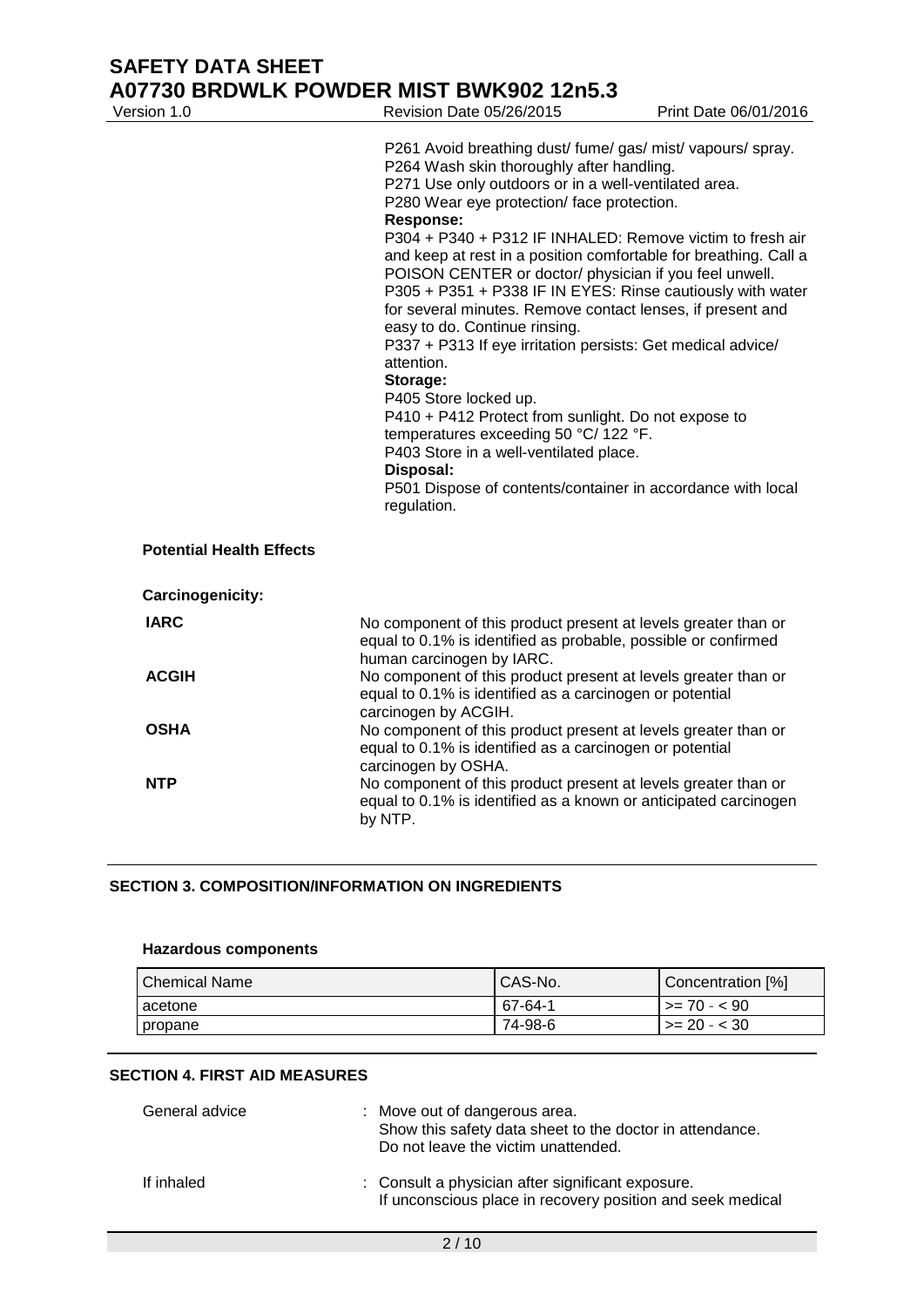Revision Date 05/26/2015 Print Date 06/01/2016

advice.

| In case of skin contact | $\therefore$ If skin irritation persists, call a physician.<br>Wash off immediately with plenty of water for at least 15<br>minutes.<br>If on clothes, remove clothes.                                                                                                     |
|-------------------------|----------------------------------------------------------------------------------------------------------------------------------------------------------------------------------------------------------------------------------------------------------------------------|
| In case of eye contact  | : Remove contact lenses.<br>Protect unharmed eye.<br>Keep eye wide open while rinsing.<br>If eye irritation persists, consult a specialist.<br>Rinse immediately with plenty of water for at least 15 minutes.                                                             |
| If swallowed            | : Keep respiratory tract clear.<br>Never give anything by mouth to an unconscious person.<br>If symptoms persist, call a physician.<br>DO NOT induce vomiting unless directed to do so by a<br>physician or poison control center.<br>Take victim immediately to hospital. |

### **SECTION 5. FIREFIGHTING MEASURES**

| Suitable extinguishing media                     | : Alcohol-resistant foam<br>Carbon dioxide (CO2)<br>Dry chemical<br>Water spray jet                          |
|--------------------------------------------------|--------------------------------------------------------------------------------------------------------------|
| Unsuitable extinguishing<br>media                | : High volume water jet                                                                                      |
| Hazardous combustion<br>products                 | : Carbon dioxide (CO2)<br>Carbon monoxide<br>Smoke                                                           |
| Specific extinguishing<br>methods                | : Use extinguishing measures that are appropriate to local<br>circumstances and the surrounding environment. |
| Further information                              | : Standard procedure for chemical fires.                                                                     |
| Special protective equipment<br>for firefighters | : Wear self-contained breathing apparatus for firefighting if<br>necessary.                                  |

## **SECTION 6. ACCIDENTAL RELEASE MEASURES**

| Personal precautions,<br>protective equipment and<br>emergency procedures | : Use personal protective equipment.<br>Ensure adequate ventilation.<br>Remove all sources of ignition.<br>Evacuate personnel to safe areas.<br>Beware of vapours accumulating to form explosive<br>concentrations. Vapours can accumulate in low areas. |
|---------------------------------------------------------------------------|----------------------------------------------------------------------------------------------------------------------------------------------------------------------------------------------------------------------------------------------------------|
| Environmental precautions                                                 | : Prevent product from entering drains.<br>Prevent further leakage or spillage if safe to do so.<br>If the product contaminates rivers and lakes or drains inform<br>respective authorities.                                                             |
| Methods and materials for                                                 | : Soak up with inert absorbent material (e.g. sand, silica gel,                                                                                                                                                                                          |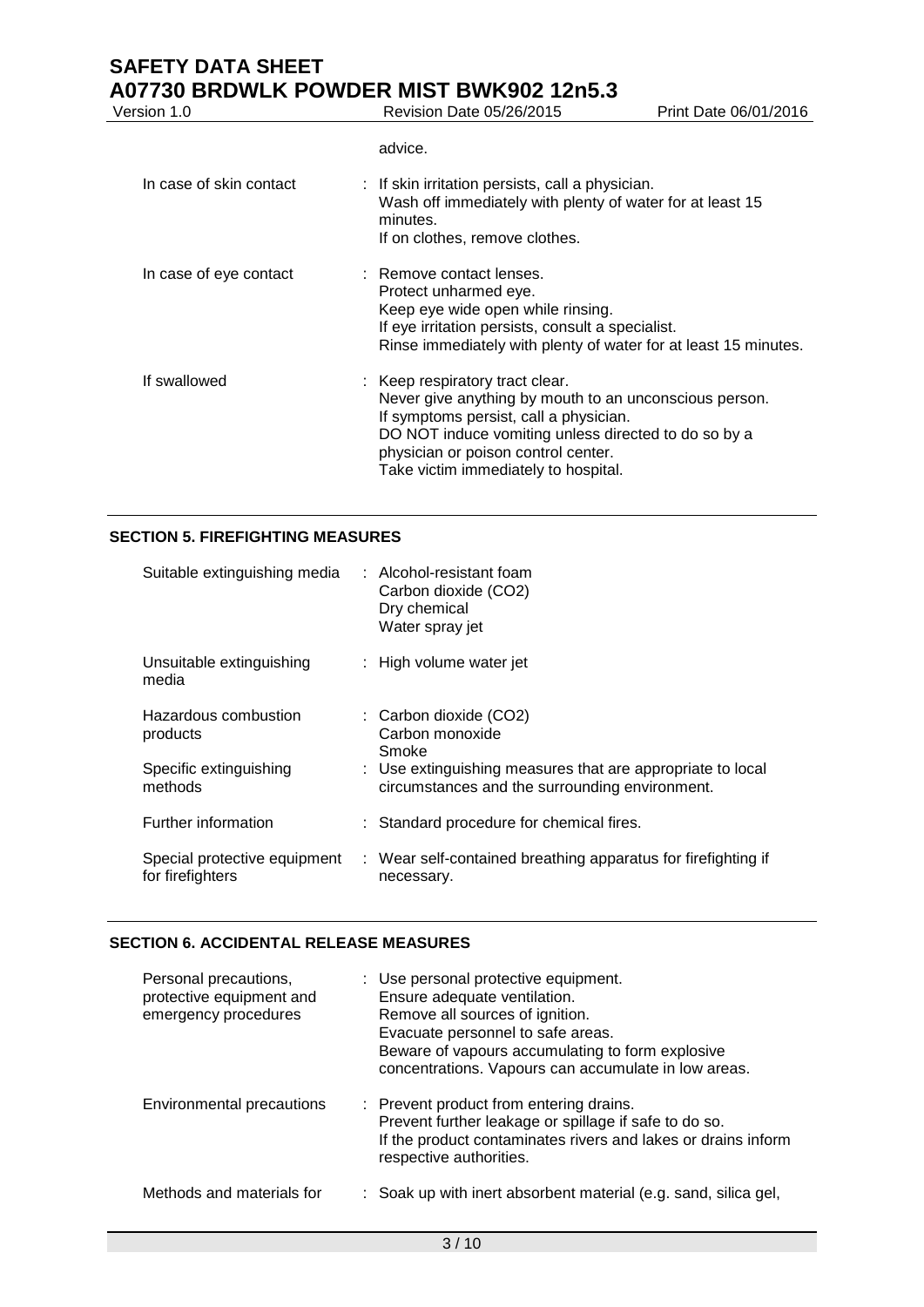| acid binder, universal binder, sawdust).<br>containment and cleaning up<br>Sweep up or vacuum up spillage and collect in suitable | Version 1.0 | Revision Date 05/26/2015 | Print Date 06/01/2016 |
|-----------------------------------------------------------------------------------------------------------------------------------|-------------|--------------------------|-----------------------|
|                                                                                                                                   |             | container for disposal.  |                       |

### **SECTION 7. HANDLING AND STORAGE**

| Advice on safe handling     | : Avoid exposure - obtain special instructions before use.<br>Avoid contact with skin and eyes.<br>For personal protection see section 8.<br>Smoking, eating and drinking should be prohibited in the<br>application area.<br>Do not breathe vapours or spray mist.<br>Take precautionary measures against static discharges.<br>Provide sufficient air exchange and/or exhaust in work rooms.<br>Dispose of rinse water in accordance with local and national<br>regulations.<br>Always replace cap after use. |
|-----------------------------|-----------------------------------------------------------------------------------------------------------------------------------------------------------------------------------------------------------------------------------------------------------------------------------------------------------------------------------------------------------------------------------------------------------------------------------------------------------------------------------------------------------------|
| Conditions for safe storage | : BEWARE: Aerosol is pressurized. Keep away from direct sun<br>exposure and temperatures over 50 °C. Do not open by force<br>or throw into fire even after use. Do not spray on flames or<br>red-hot objects.<br>No smoking.<br>Observe label precautions.<br>Keep in a dry, cool and well-ventilated place.<br>Electrical installations / working materials must comply with<br>the technological safety standards.                                                                                            |
| Materials to avoid          | : Store and keep away from, oxidizing agents and acids.                                                                                                                                                                                                                                                                                                                                                                                                                                                         |

# **SECTION 8. EXPOSURE CONTROLS/PERSONAL PROTECTION**

| Components | CAS-No. | Value type<br>(Form of<br>exposure) | Control<br>parameters /<br>Permissible<br>concentration | <b>Basis</b>     |
|------------|---------|-------------------------------------|---------------------------------------------------------|------------------|
| acetone    | 67-64-1 | TWA                                 | 500 ppm                                                 | <b>ACGIH</b>     |
|            |         | <b>STEL</b>                         | 750 ppm                                                 | <b>ACGIH</b>     |
|            |         | <b>TWA</b>                          | 250 ppm<br>590 mg/m3                                    | <b>NIOSH REL</b> |
|            |         | <b>TWA</b>                          | 1,000 ppm<br>2,400 mg/m3                                | OSHA Z-1         |
|            |         | <b>TWA</b>                          | 750 ppm<br>1,800 mg/m3                                  | OSHA P0          |
|            |         | <b>STEL</b>                         | 1,000 ppm<br>2,400 mg/m3                                | OSHA P0          |
| propane    | 74-98-6 | <b>TWA</b>                          | 1,000 ppm                                               | <b>ACGIH</b>     |
|            |         | <b>TWA</b>                          | 1,000 ppm<br>1,800 mg/m3                                | <b>NIOSH REL</b> |
|            |         | <b>TWA</b>                          | 1,000 ppm<br>1,800 mg/m3                                | OSHA Z-1         |
|            |         | <b>TWA</b>                          | 1,000 ppm<br>1,800 mg/m3                                | OSHA P0          |

# **Components with workplace control parameters**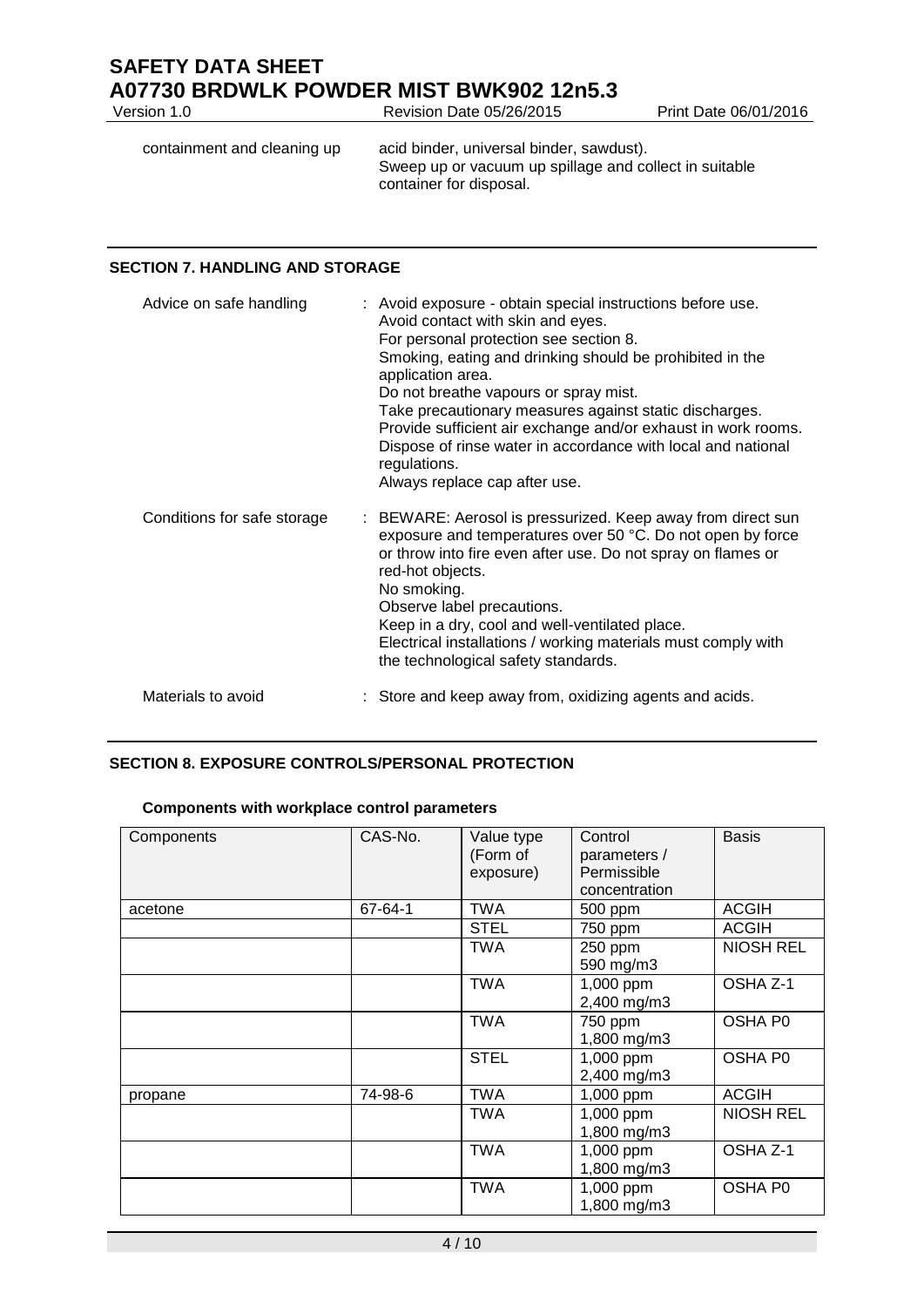Version 1.0 Revision Date 05/26/2015 Print Date 06/01/2016

# **Biological occupational exposure limits**

| Component   | CAS-No. | Control    | Biological | Sampling  | Permissible       | <b>Basis</b>     |
|-------------|---------|------------|------------|-----------|-------------------|------------------|
|             |         | parameters | specimen   | time      | concentration     |                  |
| 2-PROPANONE | 67-64-1 | Acetone    | Urine      | End of    | $50 \text{ mg/l}$ | <b>ACGIH BEI</b> |
|             |         |            |            | shift (As |                   |                  |
|             |         |            |            | soon as   |                   |                  |
|             |         |            |            | possible  |                   |                  |
|             |         |            |            | after     |                   |                  |
|             |         |            |            | exposure  |                   |                  |
|             |         |            |            | ceases)   |                   |                  |

| <b>Personal protective equipment</b> |                                                                                                                                                                                         |
|--------------------------------------|-----------------------------------------------------------------------------------------------------------------------------------------------------------------------------------------|
| Respiratory protection               | : Use respiratory protection unless adequate local exhaust<br>ventilation is provided or exposure assessment demonstrates<br>that exposures are within recommended exposure guidelines. |
| Hand protection                      |                                                                                                                                                                                         |
| <b>Remarks</b>                       | : The suitability for a specific workplace should be discussed<br>with the producers of the protective gloves.                                                                          |
| Eye protection                       | : Ensure that eyewash stations and safety showers are close to<br>the workstation location.<br>Safety glasses                                                                           |
| Skin and body protection             | : impervious clothing<br>Choose body protection according to the amount and<br>concentration of the dangerous substance at the work place.                                              |
| Hygiene measures                     | : When using do not eat or drink.<br>When using do not smoke.<br>Wash hands before breaks and at the end of workday.                                                                    |

## **SECTION 9. PHYSICAL AND CHEMICAL PROPERTIES**

| Appearance                   | : Aerosol containing a liquefied gas |
|------------------------------|--------------------------------------|
| Colour                       | : colourless                         |
| Odour                        | : characteristic                     |
| Odour Threshold              | : no data available                  |
| рH                           | ∶no data available                   |
| Melting point/freezing point | : no data available                  |
| Boiling point                | : no data available                  |
| Flash point                  | not applicable                       |
| Evaporation rate             | no data available                    |
| Flammability (solid, gas)    | Extremely flammable aerosol.         |
| Upper explosion limit        | : no data available                  |
|                              |                                      |
| Lower explosion limit        | no data available                    |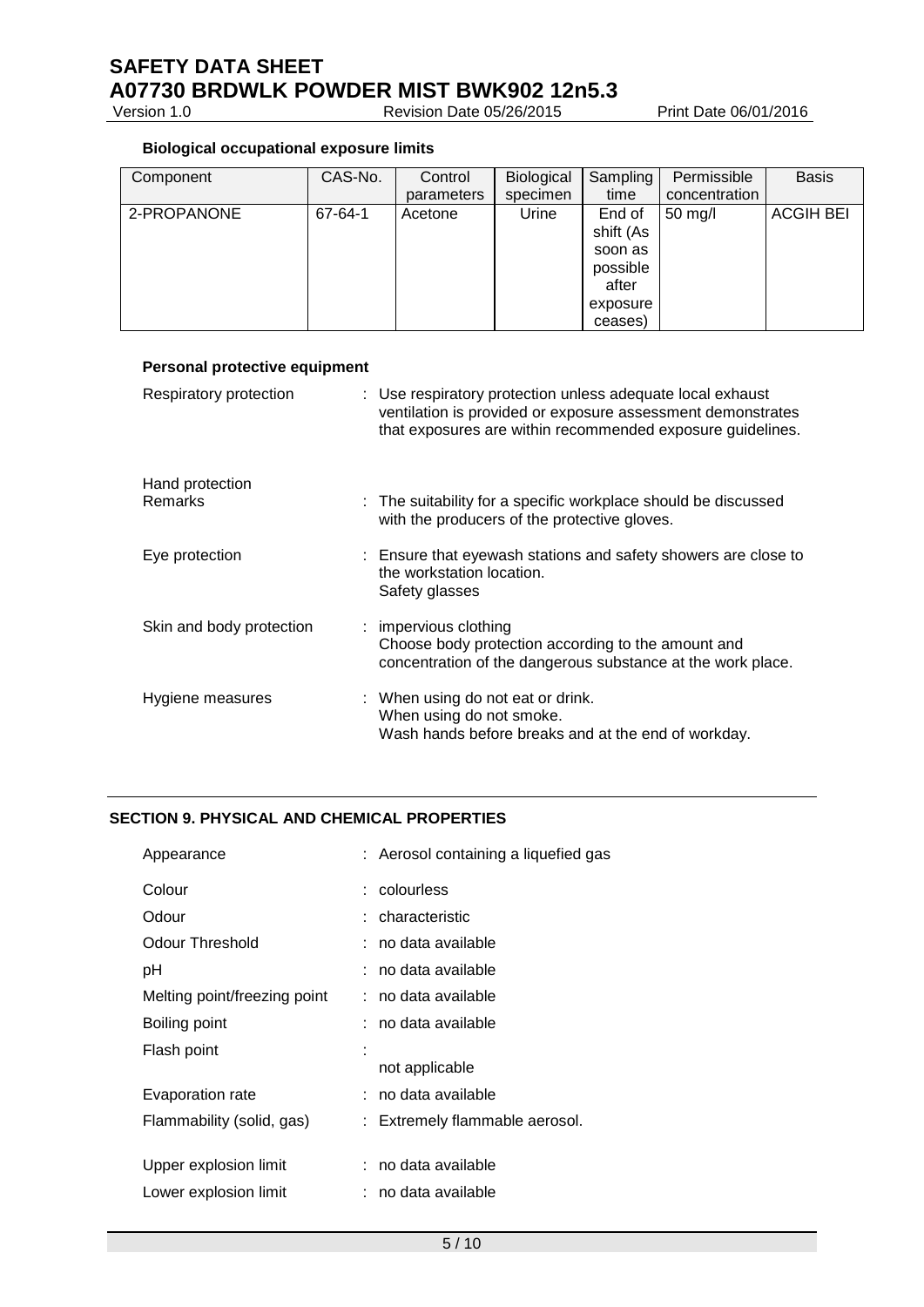# **SAFETY DATA SHEET A07730 BRDWLK POWDER MIST BWK902 12n5.3**<br> **Perision Date 05/26/2015**<br>
Revision Date 05/26/2015

# Version 1.0 **Revision Date 05/26/2015** Print Date 06/01/2016

| Vapour pressure                            |    | : 5,515.8 hPa       |
|--------------------------------------------|----|---------------------|
| Relative vapour density                    |    | : no data available |
| Density                                    |    | ∶no data available  |
| Solubility(ies)                            |    |                     |
| Water solubility                           | t. | partly soluble      |
| Partition coefficient: n-<br>octanol/water |    | : no data available |
| Auto-ignition temperature                  |    | $:$ not determined  |
| Thermal decomposition                      |    | : no data available |
| Heat of combustion                         |    | : 36.51 kJ/q        |
|                                            |    |                     |

# **SECTION 10. STABILITY AND REACTIVITY**

| Reactivity                            | : Stable                                                                   |
|---------------------------------------|----------------------------------------------------------------------------|
| Chemical stability                    | : Stable under normal conditions.                                          |
| Possibility of hazardous<br>reactions | : No decomposition if stored and applied as directed.                      |
|                                       | Vapours may form explosive mixture with air.                               |
| Conditions to avoid                   | : Heat, flames and sparks.<br>Extremes of temperature and direct sunlight. |
| Incompatible materials                | : Oxidizing agents<br>Acids                                                |
| Hazardous decomposition<br>products   | : Carbon oxides                                                            |
|                                       |                                                                            |

# **SECTION 11. TOXICOLOGICAL INFORMATION**

#### **Acute toxicity**

| <b>Components:</b>              |                                            |
|---------------------------------|--------------------------------------------|
| acetone:<br>Acute oral toxicity | : LD50 rat: 5,800 mg/kg                    |
| Acute inhalation toxicity       | : LC50 rat: 132 mg/l<br>Exposure time: 3 h |
|                                 | LC50 rat: 50.1 mg/l                        |
| Acute dermal toxicity           | : LD50 guinea pig: $> 7,426$ mg/kg         |
|                                 | LD50 rabbit: $> 7,426$ mg/kg               |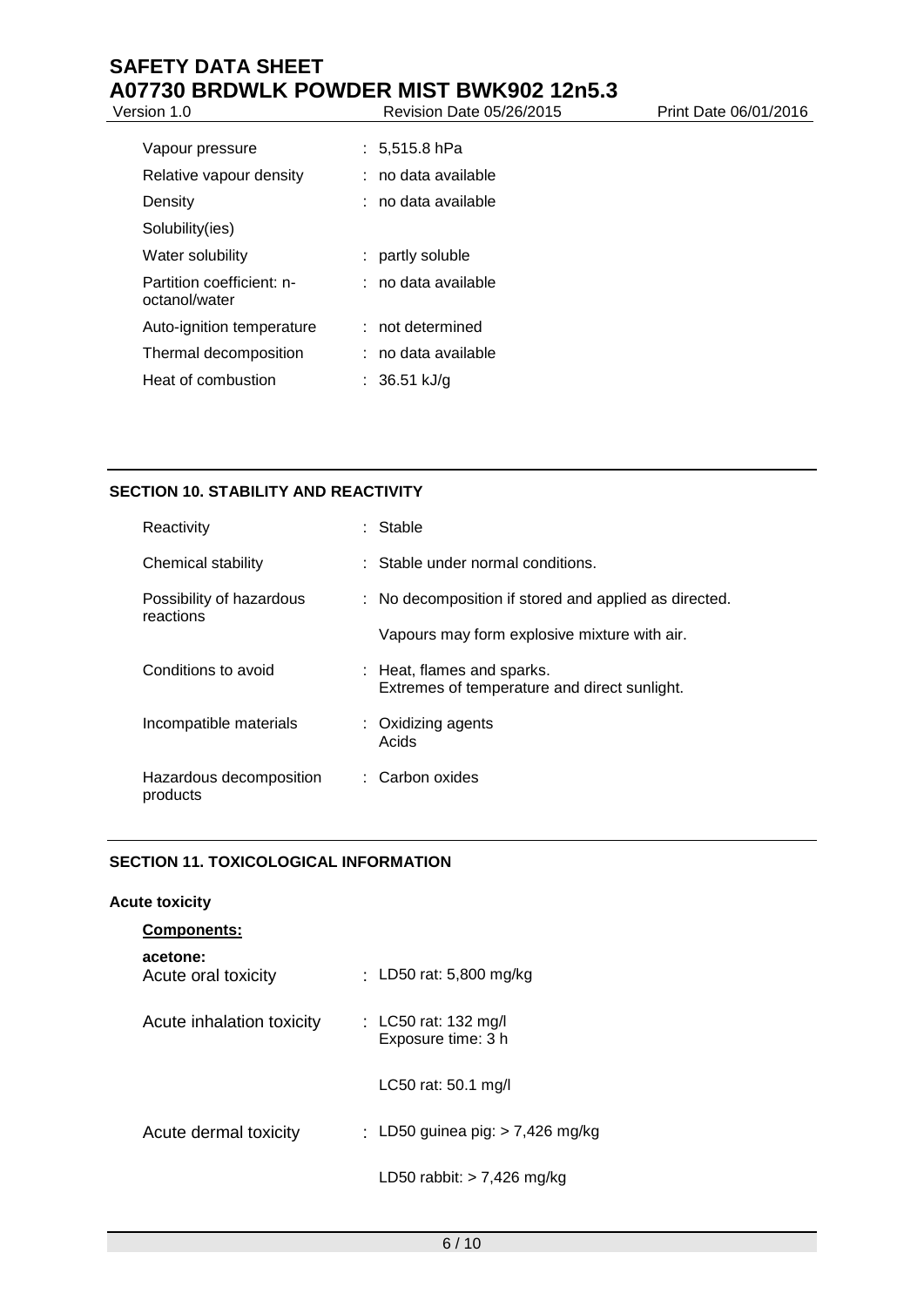Version 1.0 Revision Date 05/26/2015 Print Date 06/01/2016

#### **propane:**

Acute inhalation toxicity : LC50 mouse: 1,237 mg/l Exposure time: 2 h

> LC50 rat: 658 mg/l Exposure time: 4 h

LC50 rat: 1,355 mg/l

#### **Skin corrosion/irritation**

## **Product:**

Remarks: May cause skin irritation in susceptible persons.

#### **Serious eye damage/eye irritation**

#### **Product:**

Remarks: Eye irritation

#### **Respiratory or skin sensitisation**

no data available

#### **Germ cell mutagenicity**

no data available

#### **Carcinogenicity**

no data available

#### **Reproductive toxicity**

no data available

**acetone: propane:**

#### **STOT - single exposure**

no data available

#### **STOT - repeated exposure**

no data available

#### **Aspiration toxicity**

no data available

#### **Further information**

#### **Product:**

Remarks: Symptoms of overexposure may be headache, dizziness, tiredness, nausea and vomiting., Concentrations substantially above the TLV value may cause narcotic effects., Solvents may degrease the skin.

## **SECTION 12. ECOLOGICAL INFORMATION**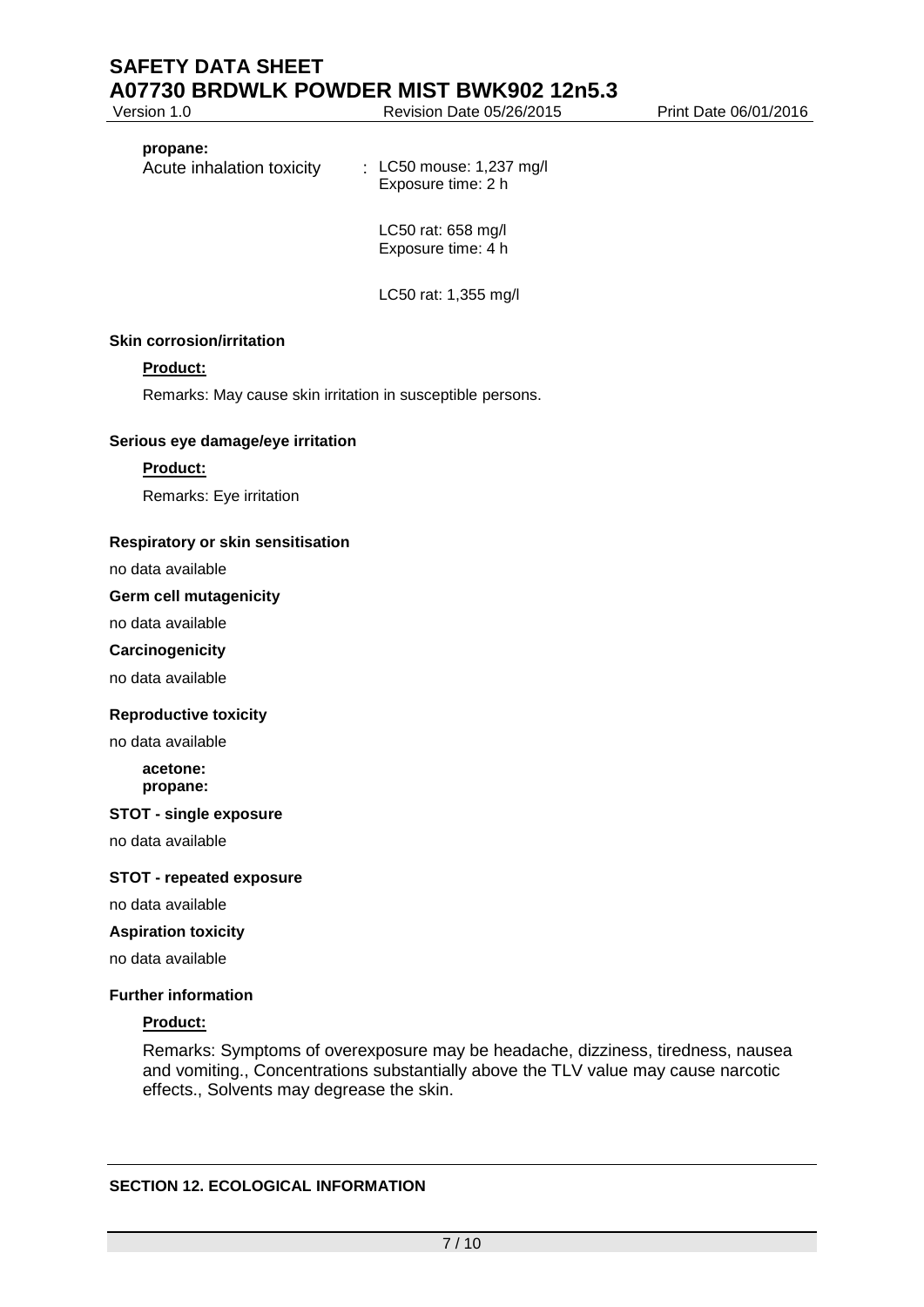Revision Date 05/26/2015 Print Date 06/01/2016

# **Ecotoxicity**

| no data available                                     |                                                                                                                                                                                                                                                                                                 |
|-------------------------------------------------------|-------------------------------------------------------------------------------------------------------------------------------------------------------------------------------------------------------------------------------------------------------------------------------------------------|
| <b>Persistence and degradability</b>                  |                                                                                                                                                                                                                                                                                                 |
| no data available<br><b>Bioaccumulative potential</b> |                                                                                                                                                                                                                                                                                                 |
| <b>Product:</b>                                       |                                                                                                                                                                                                                                                                                                 |
| Partition coefficient: n-<br>octanol/water            | : Remarks: no data available                                                                                                                                                                                                                                                                    |
| <b>Mobility in soil</b>                               |                                                                                                                                                                                                                                                                                                 |
| no data available                                     |                                                                                                                                                                                                                                                                                                 |
| Other adverse effects                                 |                                                                                                                                                                                                                                                                                                 |
| no data available<br><b>Product:</b>                  |                                                                                                                                                                                                                                                                                                 |
| Regulation<br>Remarks                                 | 40 CFR Protection of Environment; Part 82 Protection of<br>Stratospheric Ozone - CAA Section 602 Class I<br>Substances<br>This product neither contains, nor was manufactured<br>with a Class I or Class II ODS as defined by the U.S.<br>Clean Air Act Section 602 (40 CFR 82, Subpt. A, App.A |
| Additional ecological<br>information                  | + B).<br>$:$ no data available                                                                                                                                                                                                                                                                  |

### **SECTION 13. DISPOSAL CONSIDERATIONS**

| <b>Disposal methods</b> |                                                                                                                                                            |
|-------------------------|------------------------------------------------------------------------------------------------------------------------------------------------------------|
| Waste from residues     | : Dispose of in accordance with local regulations.                                                                                                         |
| Contaminated packaging  | : Empty remaining contents.<br>Dispose of as unused product.<br>Do not re-use empty containers.<br>Do not burn, or use a cutting torch on, the empty drum. |

#### **SECTION 14. TRANSPORT INFORMATION**

Transportation Regulation: 49 CFR (USA): ORM-D, CONSUMER COMMODITY

Transportation Regulation: IMDG (Vessel): UN1950, AEROSOLS, FLAMMABLE, 2.1, - Limited quantity

Transportation Regulation: IATA (Cargo Air): UN1950, AEROSOLS, FLAMMABLE, 2.1, - Limited quantity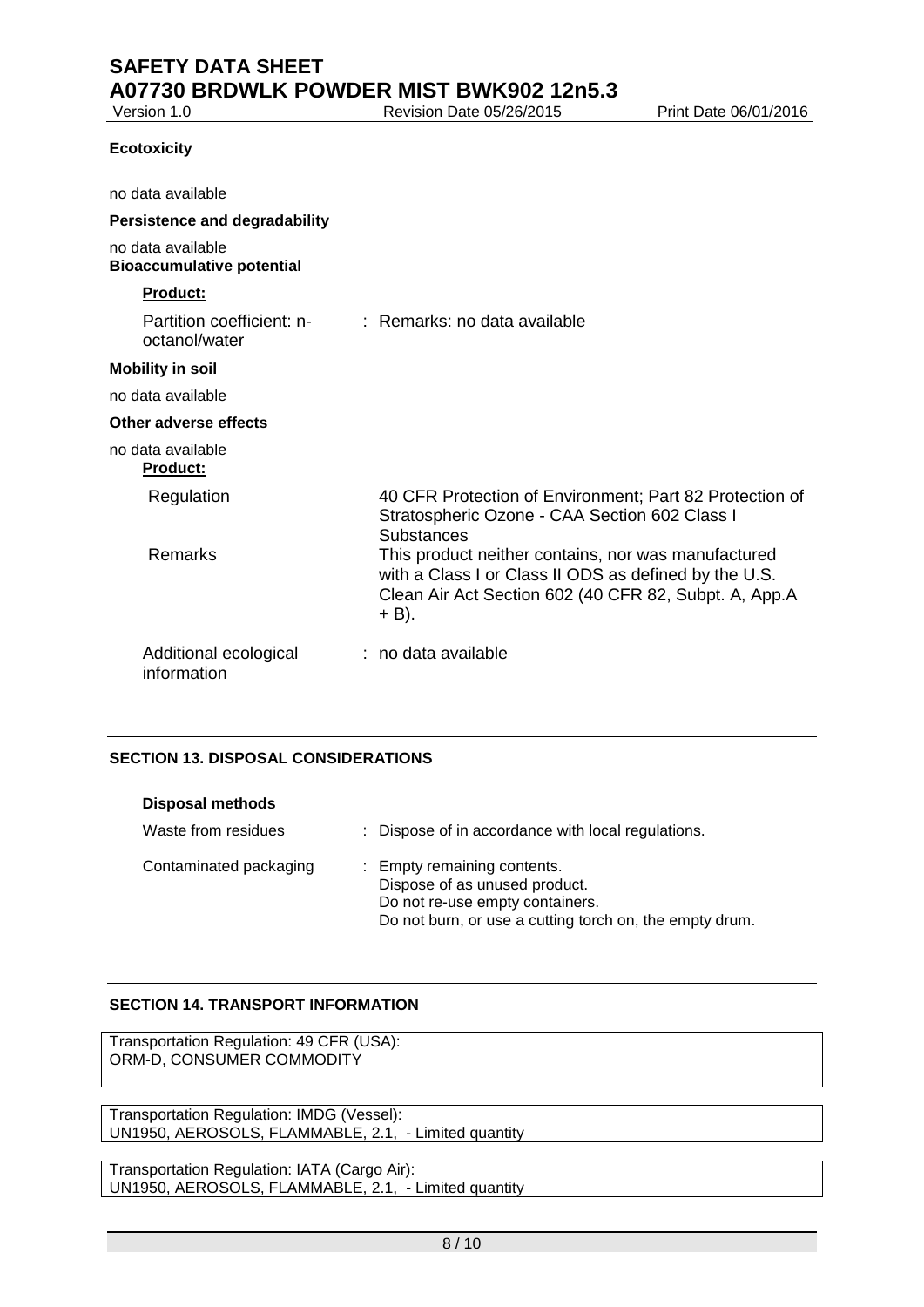Revision Date 05/26/2015 Print Date 06/01/2016

Transportation Regulation: IATA (Passenger Air): UN1950, AEROSOLS, FLAMMABLE, 2.1, - Limited quantity

Transportation Regulation: TDG (Canada): UN1950, AEROSOLS, FLAMMABLE, 2.1, - Limited quantity

# **SECTION 15. REGULATORY INFORMATION**

#### **EPCRA - Emergency Planning and Community Right-to-Know Act**

### **CERCLA Reportable Quantity**

| Components | CAS-No. | Component RQ<br>(lbs) | Calculated product RQ<br>(lbs) |
|------------|---------|-----------------------|--------------------------------|
| acetone    | 67-64-1 | 5000                  |                                |

\*: Calculated RQ exceeds reasonably attainable upper limit.

#### **SARA 304 Extremely Hazardous Substances Reportable Quantity**

This material does not contain any components with a section 304 EHS RQ.

| SARA 311/312 Hazards      | : Fire Hazard<br>Sudden Release of Pressure Hazard<br><b>Acute Health Hazard</b>                                                                                                                       |
|---------------------------|--------------------------------------------------------------------------------------------------------------------------------------------------------------------------------------------------------|
| <b>SARA 302</b>           | : SARA 302: No chemicals in this material are subject to the<br>reporting requirements of SARA Title III, Section 302.                                                                                 |
| <b>SARA 313</b>           | : SARA 313: This material does not contain any chemical<br>components with known CAS numbers that exceed the<br>threshold (De Minimis) reporting levels established by SARA<br>Title III, Section 313. |
| <b>California Prop 65</b> | This product does not contain any chemicals known to State of<br>California to cause cancer, birth defects, or any other<br>reproductive harm.                                                         |
|                           | The components of this product are reported in the following inventories:                                                                                                                              |
| <b>TSCA</b>               | On TSCA Inventory                                                                                                                                                                                      |
| <b>DSL</b>                | This product contains one or several components that are not on the                                                                                                                                    |
| <b>AICS</b>               | Canadian DSL nor NDSL.                                                                                                                                                                                 |
| <b>NZIOC</b>              | Not in compliance with the inventory<br>Not in compliance with the inventory                                                                                                                           |
| <b>PICCS</b>              | Not in compliance with the inventory                                                                                                                                                                   |
| <b>IECSC</b>              | Not in compliance with the inventory                                                                                                                                                                   |
|                           | <b>Inventory Acronym and Validity Area Legend:</b>                                                                                                                                                     |
|                           |                                                                                                                                                                                                        |

AICS (Australia), DSL (Canada), IECSC (China), REACH (European Union), ENCS (Japan), ISHL (Japan), KECI (Korea), NZIoC (New Zealand), PICCS (Philippines), TSCA (USA)

#### **SECTION 16. OTHER INFORMATION**